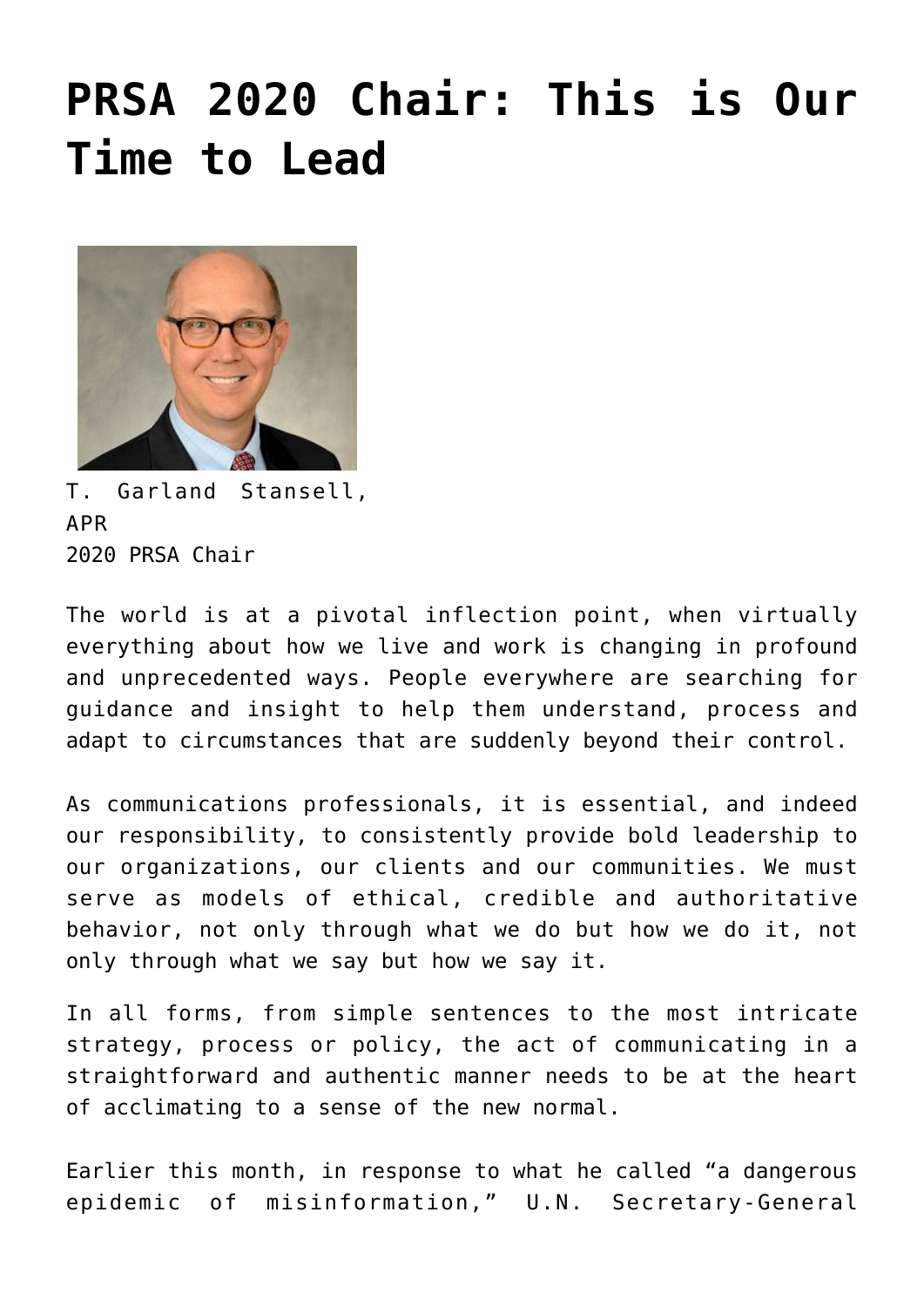António Guterres announced a new United Nations Communications Response Initiative to help counter the widespread inaccuracies and half-truths circulating across the internet by providing a wealth of "facts and science." Around the world, he said, people are scared, and they want to know what to do and where to turn for advice.

This and other important calls to action should serve as inspiration to each of us to emphatically serve as valued and authoritative information resources. We do this not only through our own expertise but also as trusted guides to finding and delivering relevant and reliable information.

And our proactive, strategic and forthright counseling must remain strong within our own organizations to ensure its wide and meaningful impact beyond them. The role we play in helping to advise and support the C-suite is increasingly recognized and valued, and will only grow in importance as the media landscape continues to fragment.

It is also crucial for us to keep in mind that, while it is a stressful, disconcerting and disorienting time, the information, messaging and data we are responsible for must not reflect any of those qualities. We need clarity, not confusion; honesty, not obfuscation; civility, not discord.

And like it or not, there have been and always will be individuals and groups willing and eager to call us out for what they see as purposefully spreading disinformation, pushing hidden agendas and spinning the truth. We can try to ignore them but, instead, I suggest we use these instances to serve as a constant reminder of how critical it is to research and verify facts, synchronize messaging and respect your various constituencies. These are the tenets on which professional, ethical communications is based.

We are all struggling to make sense of the heartbreaking,